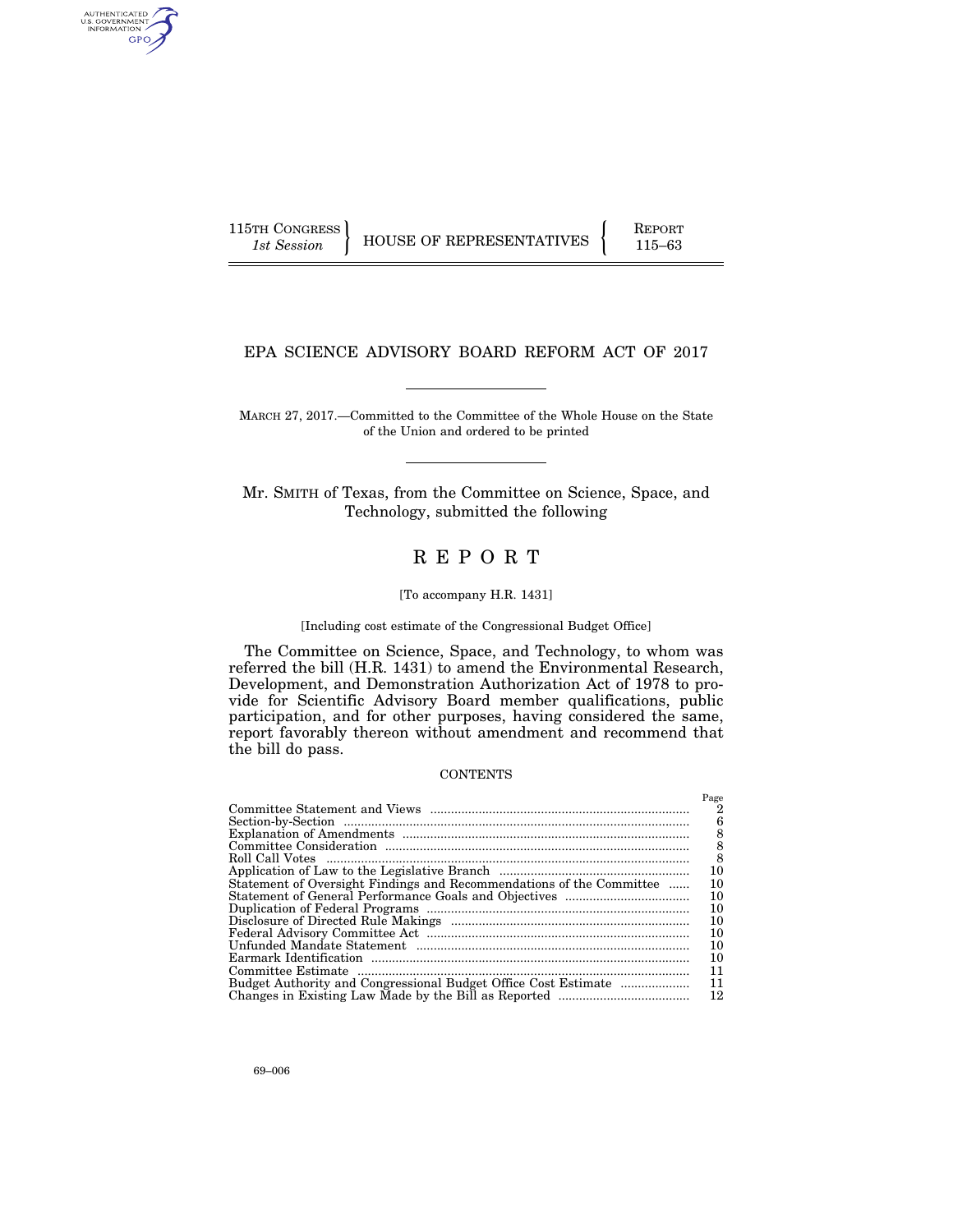# COMMITTEE STATEMENT AND VIEWS

# PURPOSE AND SUMMARY

The purpose of H.R. 1431 is to amend the Environmental Research, Development, and Demonstration Authorization Act of 1978 to provide for Science Advisory Board independence, member qualifications, public participation, and for other purposes.

#### BACKGROUND AND NEED FOR LEGISLATION

Environmental Protection Agency's (EPA) Science Advisory Board (SAB) was established by Congress in the Environmental Research, Development, and Demonstration Authorization Act of 1978 (ERDDAA).<sup>1</sup> Under this authorization, the SAB provides scientific advice at the request of the EPA Administrator and interested Congressional Committees.

Since its enactment, the size and function of the SAB has evolved. ERDDAA established a minimum number of nine members, one of which is to be the designated Chair. The EPA Administrator appoints members to serve a three-year term and may be reappointed for a second three-year term. There are currently 47 members on the chartered SAB; however, this number fluctuates as members rotate off and new members are appointed. The SAB and its subcommittees and ad hoc subpanels provide scientific advice on a wide range of issues, including stream and wetland connectivity, hydraulic fracturing, environmental justice screening, and regulatory cost estimates.<sup>2</sup> The Board has also begun providing advice on the science underlying several potential, forthcoming Agency regulatory activities.3

The SAB operates in accordance with the Federal Advisory Committee Act of 1972, which requires that advisory panels have a charter and be ''fairly balanced in terms of the points of view represented and the functions to be performed.'' According to EPA, SAB's mission includes:

• reviewing the quality and relevance of the scientific and technical information being used or proposed as the basis for Agency regulations;

• reviewing research programs and the technical basis of applied programs;

• reviewing generic approaches to regulatory science, including guidelines governing the use of scientific and technical information in regulatory decisions, and critiquing such analytic methods as mathematical modeling;

• advising the Agency on broad scientific matters in science, technology, social and economic issues; and

• advising the Agency on emergency and other short-notice programs.4

<sup>1</sup> Environmental Research, Development, and Demonstration Authorization Act of 1978, Pub.

L. No. 95–155, 91 Stat. 1257 (1977).<br><sup>2</sup> See EPA Science Advisory Board (SAB), Current and Complete Activities by Topic, EPA (Mar. 7, 2017).<br>http://yosemite.epa.gov/sab/sabproduct.nsf/

WebProjectsbyTopicBOARD!OpenView.<br>" 3 Dave Reynolds, "Advisors Narrow List Of Pending EPA Rules For Novel Scientific Scrutiny,"<br>Inside EPA (Mar. 11, 2013), http://insideepa.com/201303112427282/EPA-Daily-News/Daily-News/

advisors-narrow-list-of-pending-epa-rules-for-novel-scientific-scrutiny/menu-id-95.html.<br>
4 About the Science Advisory Board (SAB), EPA (Dec. 7, 2016), https://www.epa.gov/aboutepa/ about-science-advisory-board-sab-and-sab-staff-office.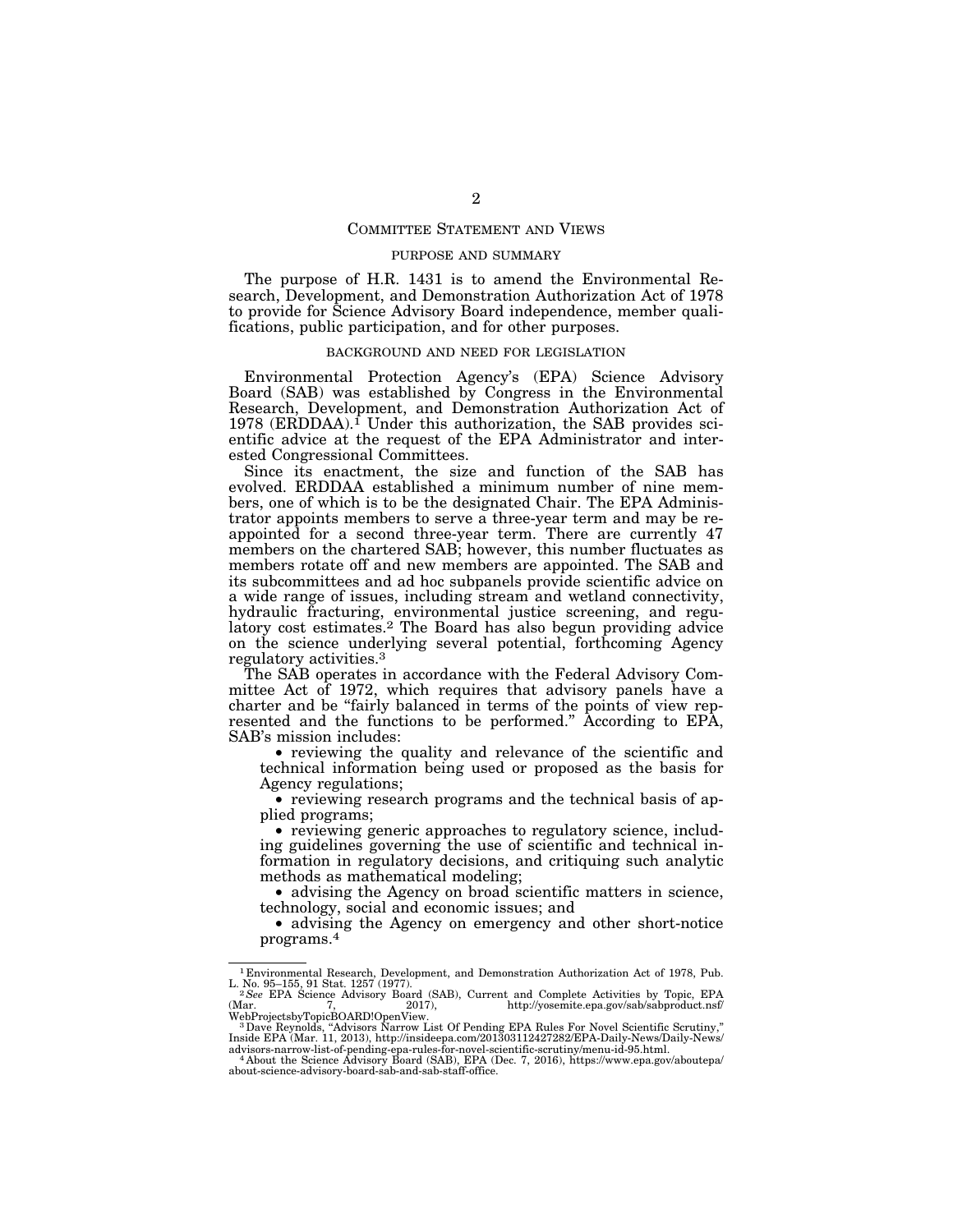Toward those goals, the chartered SAB conducts much of its work through subcommittees or subpanels focused on specific issues. Currently, these subcommittees include: Drinking Water Committee; Ecological Processes and Effects Committee; Environmental Economics Advisory Committee; Environmental Engineering Committee; Radiation Advisory Committee; Chemical Assessment Advisory Committee; and the Agricultural Science Committee.<sup>5</sup> According to the SAB's charter,<sup>6</sup> these "[c]ommittees, panels, and workgroups have no authority to make decisions on behalf of the SAB and may not report directly to the Agency.''

EPA also receives advice from and manages twenty-two additional Federal Advisory Committees, including entities like the EPA Board of Scientific Counselors, the Federal Insecticide, Fungicide, and Rodenticide Act Scientific Advisory Panel, and the Clean Air Scientific Advisory Committee (CASAC).7 These bodies carry out a variety of advisory functions. For example, CASAC ''provides independent advice to the EPA Administrator on the technical bases for EPA's national ambient air quality standards'' and ''addresses research related to air quality, sources of air pollution, and the strategies to attain and maintain air quality standards and to prevent significant deterioration of air quality."<sup>8</sup> The Chair of CASAC also sits on the chartered SAB.9

EPA staff and the chartered SAB allow for some public involvement in advisory activities through the nomination of experts for committees and panels and involvement in advisory committee meetings and report developments. In response to numerous comments during an SAB Session on Public Involvement in June 2011, the SAB Staff Office announced additional steps to enhance public involvement in advisory activities beginning in FY2012.10

# LEGISLATIVE AND POLICY HISTORY

In the 113th Congress, the Subcommittee on Environment held a hearing on March 20, 2013, to examine the EPA's process for receiving independent scientific advice.11 The Subcommittee heard testimony on draft legislation to strengthen public participation, improve the process for selecting expert advisors, expand transparency requirements, and limit non-scientific policy advice among advisory bodies.12

The Subcommittee heard from three witnesses: Dr. Michael Honeycutt, Chief Toxicologist, Texas Commission on Environmental Quality; Dr. Roger McClellan, Advisor, Toxicology and

<sup>5</sup> Committees and Membership, EPA Science Advisory Board (Oct. 27, 2016), http://yosem-

<sup>&</sup>lt;sup>6</sup>Charter, EPA Science Advisory Board, (Nov. 9, 2015), http://yosemite.epa.gov/sab/<br>sabproduct.nsf/WebBOARD/currentcharter?OpenDocument.

sabbit.nsf/WebBoard/Currentcharter.nsf/WebBoard/Current.<br>Tall Federal Advisory Committees at EPA, EPA (Feb, 24, 2017), https://www.epa.gov/faca/allfederal-advisory-committees-epa. 8 *Id.* 

<sup>9</sup> EPA Clean Air Scientific Advisory Committee (CASAC), EPA (Jan. 21, 2016), http://yosemite.epa.gov/sab/sabpeople.nsf/WebCommittees/CASAC.<br><sup>10</sup>Public Involvement in Advisory Activities, EPA Science Advisory Board Staff (Aug. 31,

<sup>2015),</sup> http://yosemite.epa.gov/sab/sabproduct.nsf/WebSABSO/PublicInvolvement?OpenDocument. 11 *Hearing on Improving EPA's Scientific Advisory Processes, Before the Subcomm. on Environ-*

*ment of the H. Comm. on Science, Space, and Technology,* 113th Cong. 115 (2013). 12*See Id.*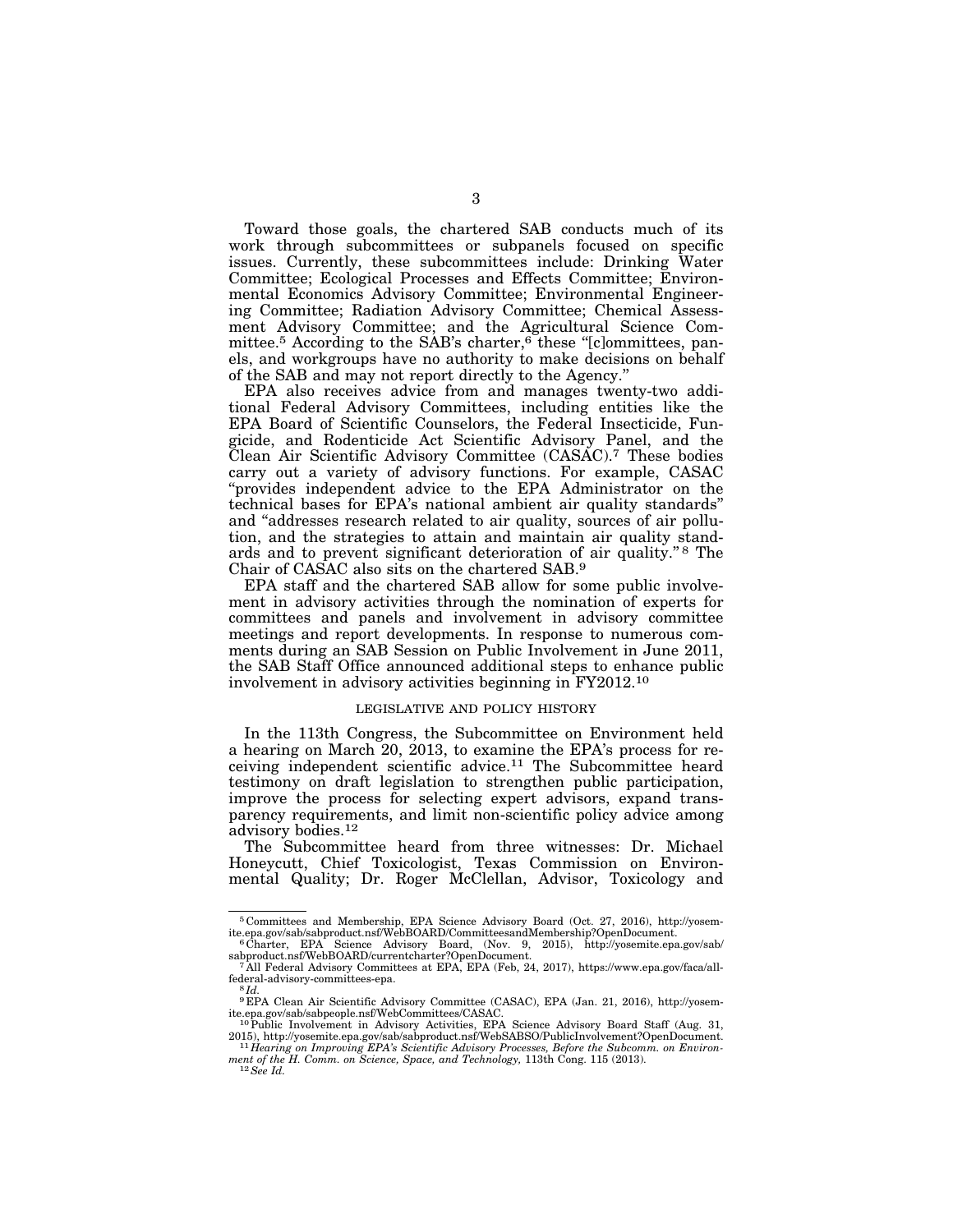Human Health Risk Analysis; and Dr. Francesca Grifo, Senior Scientist and Science Policy Fellow, Union of Concerned Scientists.13

In the 113th Congress, H.R. 1422 the Science Advisory Board Reform Act of 2013 was brought to the floor. It passed on November 18, 2014, by a vote of 229–191.14

In the 114th Congress, H.R. 1029 the Science Advisory Board Reform Act of 2015, was introduced by Rep. Frank Lucas on February 24, 2015. On February 26, 2015, the House Science Space and Technology Committee met in open session and ordered reported favorably the bill, H.R. 1029, as amended, by recorded vote.

On March 17, 2015, H.R. 1029 was brought to the floor and passed by a vote of 236–181. Three amendments passed: an amendment offered by Representative Jared Polis, requiring the Administrator of EPA to solicit nominations for Advisory Board membership from institutions of Higher Education and research institutions based in work relevant to that of the Board, was agreed to by voice vote; an amendment offered by Representative David McKinley, prohibiting individuals from sitting on the Board if they are currently receiving EPA contracts or grants and would conditionally prohibit them from being allowed to apply for any EPA contracts or grants. Was agreed to by a recorded vote of 242–175; and an amendment offered by Representative Alan Grayson, prohibiting an EPA Science Advisory Board member from participating in any advisory action for which there is evidence that the action may involve a specific party in which the member has an interest, was agreed to by voice vote.

In the 115th Congress, Rep. Frank Lucas introduced H.R. 1431 the Science Advisory Board Reform Act of 2017 on March 9, 2017. On March 9, 2017 the House Science Space and Technology Committee met in open session and ordered reported favorably the bill, H.R. 1431, as amended, by recorded vote, a quorum being present.

#### COMMITTEE VIEWS

H.R. 1431 will restore balance and independence to the scientific advisory process at EPA. H.R. 1431 provides needed direction to SAB and underscores President Ronald Reagan's instruction that ''[t]he purpose of the Science Advisory Board is to apply the universally accepted principles of scientific peer review to the research conclusions that will form the bases for EPA regulations, a function that must remain above interest group politics."<sup>15</sup> The bill seeks to codify existing practices and address concerns with the SAB by strengthening public participation, reinforcing the need for expertise, transparency, and balance in the SAB selection process. Additionally, the bill aims to establish a clearer role for the SAB in providing scientific advice to EPA and the Congress, and to be fully, timely, and independently responsive to Congress.

In light of EPA's unique position as an agency that frequently provides scientific justifications in support of its regulatory decisions, it is vital that the scientific advisory and peer review process be independent and robust. This is especially true for the EPA

<sup>13</sup> *Id.* <sup>14</sup> H.R. 1422 EPA Science Advisory Board Reform Act of 2014, Congress, https://

www.congress.gov/bill/113th-congress/house-bill/1422. 15Message to the Senate Returning Without Approval an Environmental Research, Develop-ment, and Demonstration Bill, PUB. PAPERS (Oct. 22, 1982).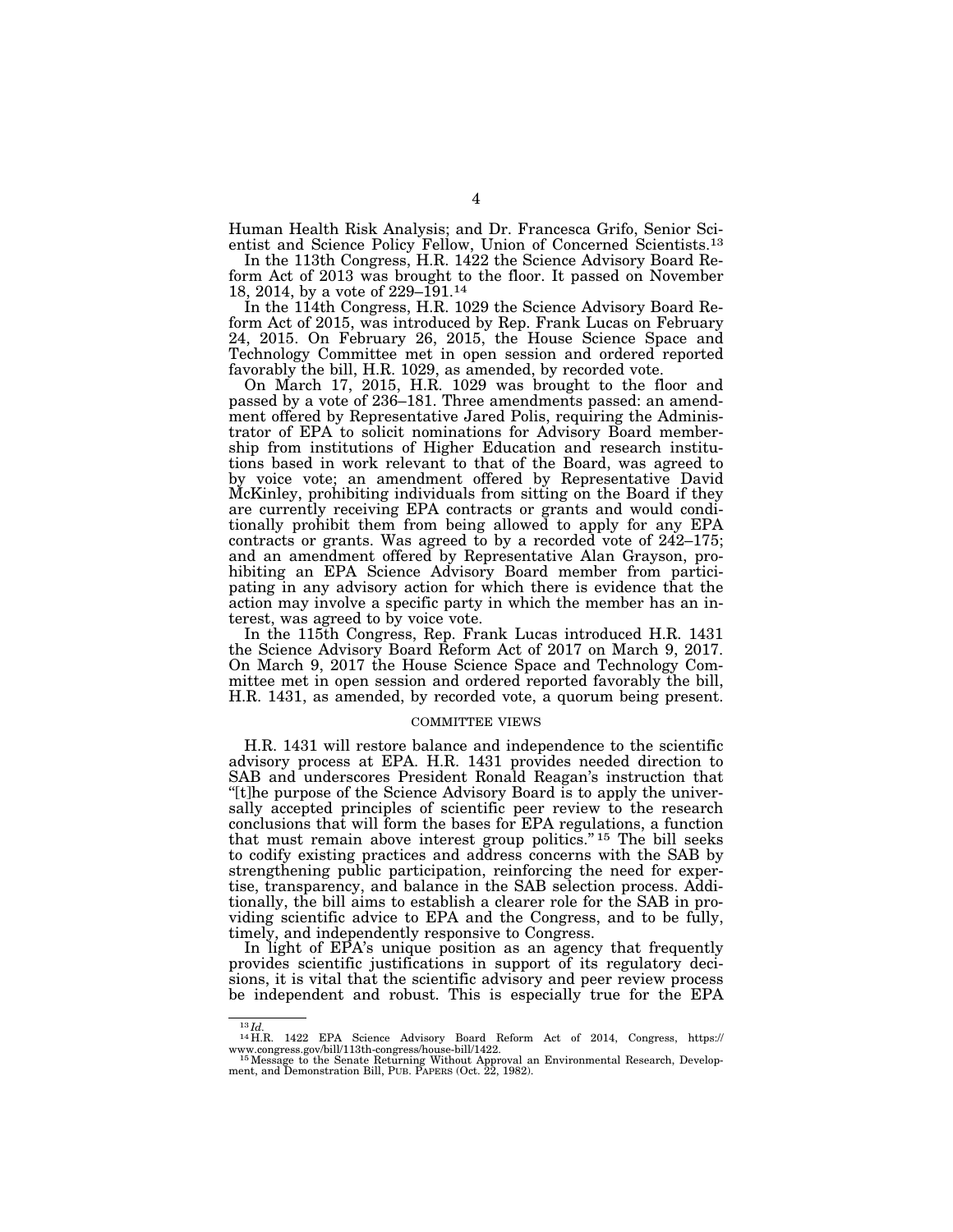Science Advisory Board members. Not only are members selected by the EPA Administrator, but they often provide analysis on critical scientific matters and information on topics ranging from chemical assessments to EPA's research budget prioritization. If EPA science appears biased, pre-dispositioned toward a specific outcome, or less willing to consider differing perspectives, its credibility will suffer. This bill makes basic changes to the operations, scope, and selection process for the SAB, relying on non-controversial provisions of the Federal Advisory Committee Act, EPA's Peer Review Handbook, the National Academies' Policy on Committee Composition and Balance and Conflicts of Interest, and recommendations from Science Committee testimony.

Despite requirements in the Federal Advisory Committee Act that SAB and related panels be ''fairly balanced in terms of point of view represented,'' the Science Committee determined that certain perspectives are overrepresented within the SAB, while other viewpoints are frequently underrepresented or excluded, due to a misinterpretation of ethics rules. Additionally, EPA often differs from the practice of other federal agencies and excludes state, local, tribal, and private sector scientists from serving as advisors. To ensure accountability, H.R. 1431 requires that all SAB members be designated as ''special Government employees'' and prohibits the exclusion of individuals with substantial and relevant expertise. Additionally, it requires that at least ten percent of the Board be drawn from state, local, and tribal experts. It clarifies, in a manner consistent with existing ethics requirements, that in the case of a Board advisory activity on a particular matter involving a specific party, no Board member having an interest in the specific party shall participate in that activity. The bill also expands disclosure requirements for panelists and nominees, and requires that the EPA make reports and conflict of interest waivers available publicly.

Previous testimony received by the Committee demonstrated that at times Board members had been involved in reviewing their own work. H.R. 1431 prohibits this practice, stating, ''Board members may not participate in advisory activities that directly or indirectly involve review and evaluation of their own work.'' This language was based on EPA's Peer Review Handbook language, which states: ''peer reviewer should not be associated with the generation of the specific work product, either directly by substantial contribution to its development or indirectly by significant consultation during the development of the product."<sup>16</sup> Additionally, the legislation requires public disclosure of Board member recusals.

H.R. 1431 also amends ERDDAA to facilitate participation in a manner that will improve scientific advice without unduly burdening the panel or EPA. This bill encourages public comments and instructs the Board not to unreasonably narrow the scope of an advisory activity. Similarly, the bill provides additional detail to the operations of the Board, ensuring that their advice clearly distinguishes scientific versus policy advice, communicates uncertainties, and offers opportunities for publication of dissenting views. As such, this bill requires all public reports issued by the Board to in-

<sup>16</sup> U.S. ENVIRONMENTAL PROTECTION AGENCY PEER REVIEW HANDBOOK, EPA (4th ed. 2015), available at https://www.epa.gov/sites/production/files/2016-03/documents/epa\_peer\_review\_ handbook\_4th\_edition.pdf.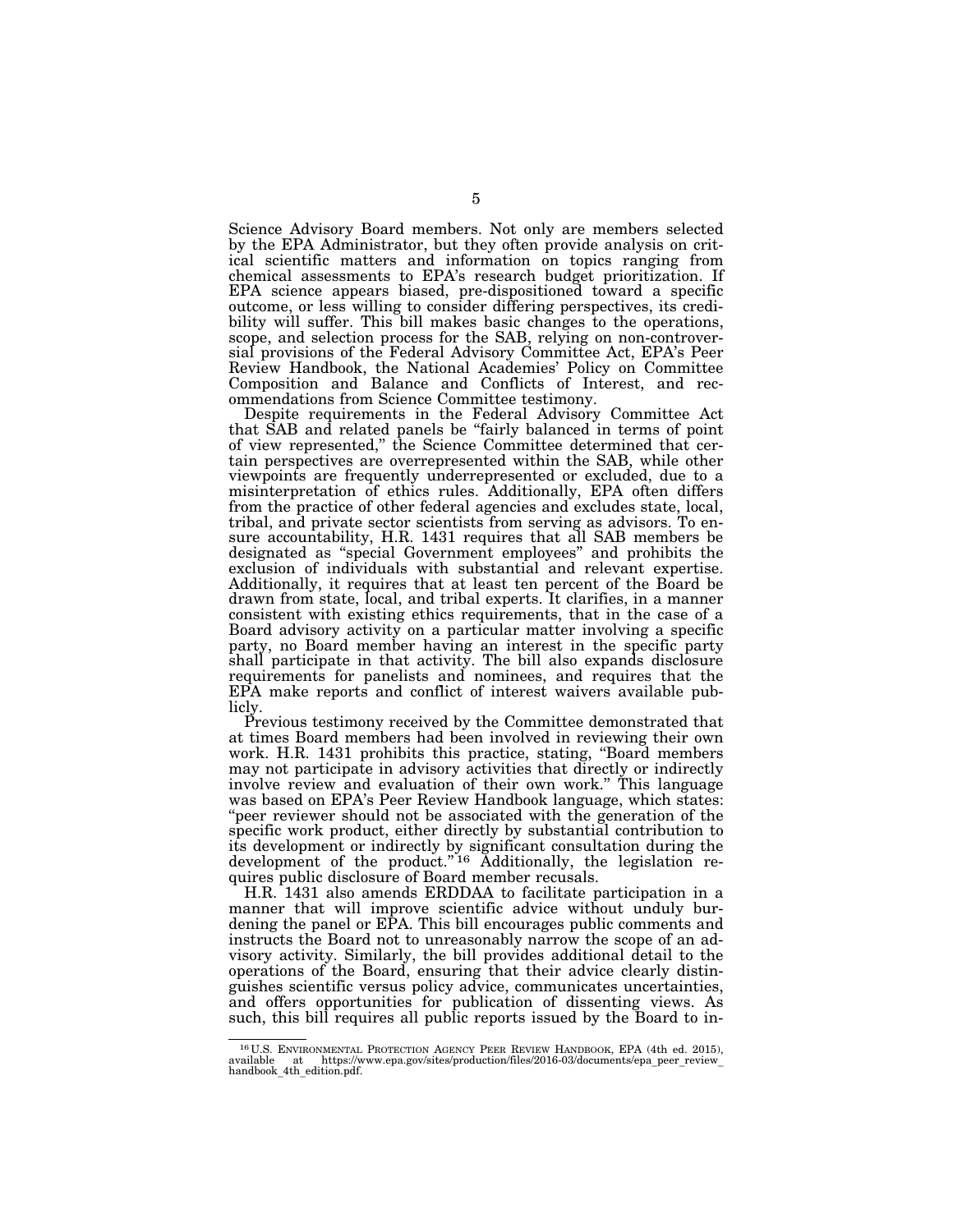clude written responses to alternative views. The Board's responses to alternative views should be substantive in nature, especially if the views submitted before the Board contain significant scientific material and methodology underlying its claims.

Furthermore, all comments submitted to the Board shall be published in the Federal Register. Multiple versions of non-substantive comments (such as short comments generated by a third-party post-card, email, and/or write-in campaign), which contain no significant scientific material, should only be published once. These comments should be grouped by themes, and the total number of such comments shall be noted in the Federal Register.

The following entities and individuals provided Letters of Support for H.R. 1431 received by the Committee in the 115th Congress.

Farm Bureau

Portland Cement Association

National Stone, Sand and Gravel Association

Small Business and Entrepreneurship Council

National Association of Home Builders

Dr. Pat Michaels (CATO)

Professor Will Happer (Princeton and National Academy of Sciences)

American Exploration and Production Council (AXPC)

Independent Petroleum Association of America (IPAA)

US Chamber of Commerce

E&E Action, Independence Institute, and Western Energy Alliance

#### SECTION-BY-SECTION

# *Section 1. Short title*

This section establishes the short title of the Act as the ''EPA Science Advisory Board Reform Act of 2017.''

#### *Section 2. Science Advisory Board*

This section amends the Environmental Research, Development, and Demonstration Authorization Act of 1978 (ERDAA) to:

a. Protect the independence of the Advisory Board.

b. Provide membership requirements of the Advisory Board, including:

(1) A minimum of nine members, with one designated as Chairman, and that these members meet at a times and places designated by the Chairman.

(2) Requirements to ensure that each member of the Board is qualified by education, training, and experience to evaluate scientific and technical information on matters referred to the Board. The Administrator shall ensure:

• Scientific and technical points of view are fairly balanced among the Board members;

• At least ten percent of the Board are from State, local, or tribal governments;

• Persons with substantial and relevant expertise are not unduly excluded, as long as potential interests are fully disclosed;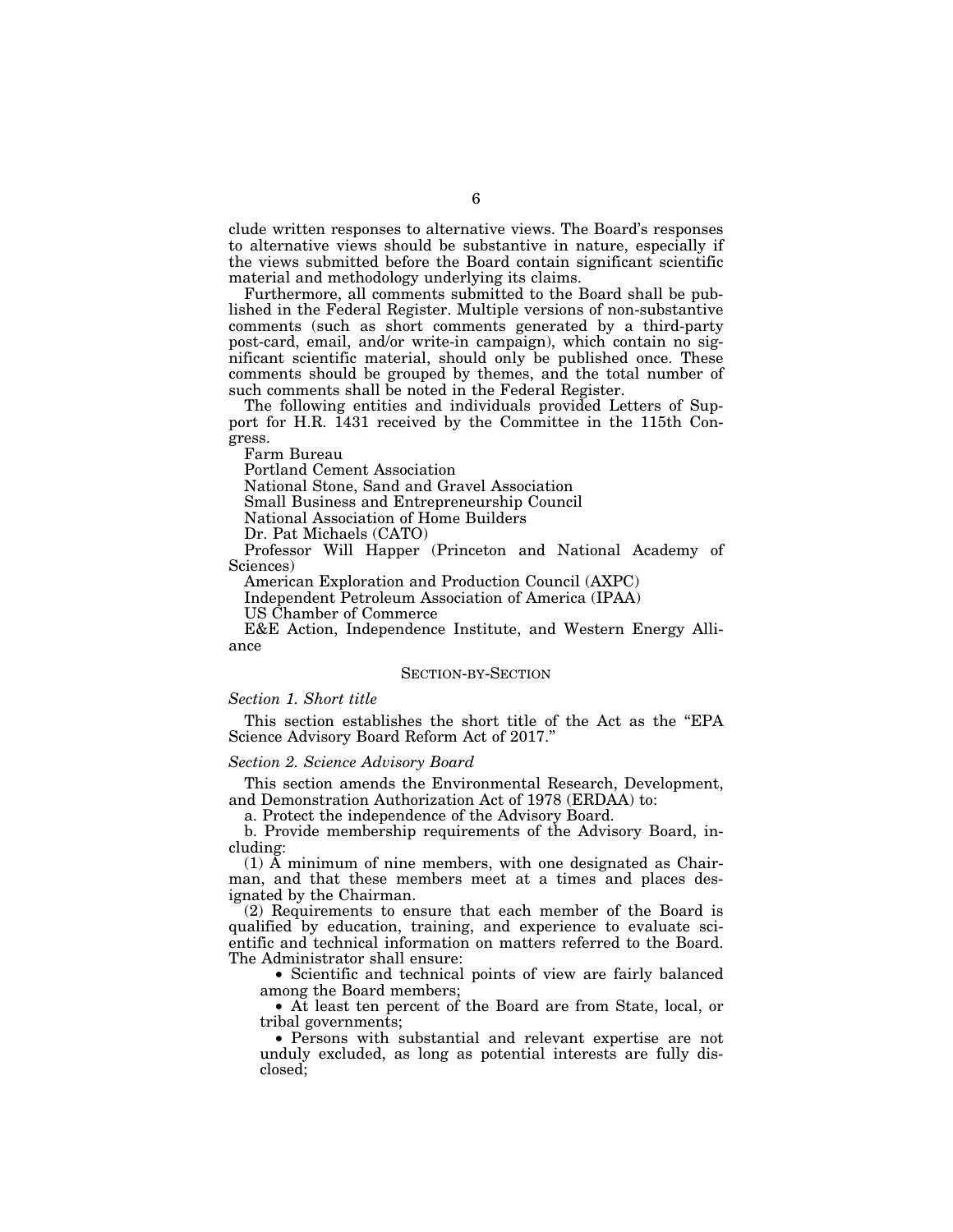• Board members with an interest (or where there is evidence that an action will involve a specific party in which the member has an interest) in a specific activity may not participate in that activity;

• Board members must disclose advisory activities that involve review of their own work;

• Board members are designated as special Government employees;

• No federally registered lobbyist is appointed to the Board;

• Board members may not have current grants or contracts from EPA and shall not apply for a grant or contract for 3 years following the end of that member's service on the Board.

(3) A public nomination and selection process. The Administrator shall:

• Solicit nominations from the public and relevant Federal Agencies, as well as from institutions of higher education and scientific and research institutions based in work relevant to that of the Board;

• Make the list of nominees public, and solicit public comments;

• Require nominees to publicly disclose financial relationships and interests relevant to the Board's advisory activities for the three year period prior to nomination; and

• Require nominees to publicly disclose professional activities and public statements relevant to the Board's advisory activities for the five year period prior to nomination.

(4–6) Disclosure of activities, conflict of interest waivers, and recusal agreements shall be publicly available unless specifically prohibited by law.

(7) The terms of the members of the Board shall be three years and staggered to ensure that no more than one-third of total membership shall expire within a single year. Members are limited to two terms over a ten-year period.

c. Clarify that the Administrator shall make risk and hazard assessments available to the Board for review when provided to other agencies for review and comment. This subsection also provides that the Board's advice and comments, including dissenting views of Board members, and the response of the Administrator shall be public.

d. Provide that the member committees and investigative panels: • Must also follow the provisions of this Act;

• Do not have authority to make decisions on behalf of the Board; and

• May not report directly to the EPA.

e. Strengthen public participation. This subsection:

• Ensures all reports and relevant scientific information are made public at the same time they are received by the Board.

• Requires the Board to hold a public information-gathering session to discuss the state of the science relative to the advisory activity prior to conducting major advisory activities.

• Allows public comment on questions asked of the Board, prohibits questions that would unduly narrow the scope of an advisory activity, and encourages written responses to significant public comments.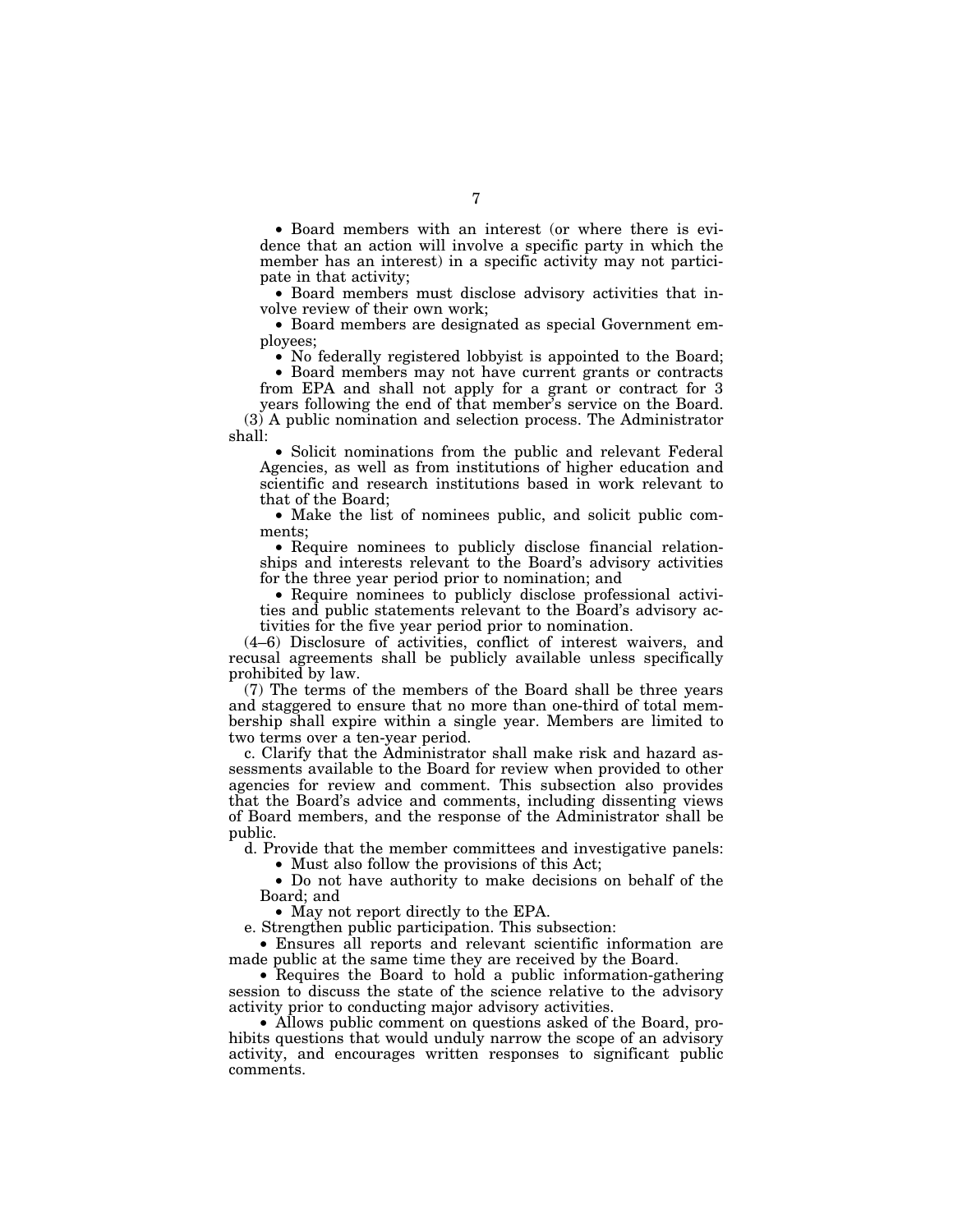• Public comments shall be published in the Federal Register and are to be grouped by common theme. In the case of repetitious comments, only one such comment shall be published with no reprinting of repetitious comments. The number of these repetitious comments shall also be published. The Board, in any public report it issues, will include written responses to public comments of a significant nature.

• Provides the public with 15 calendar days after Board meetings to provide additional comments for consideration.

f. Protect the integrity of scientific advice and process. The Board shall:

• Strive to avoid making policy determinations or recommendations, and explicitly distinguish between scientific determinations and policy advice.

• Clearly communicate uncertainties associated with scientific advice.

• Ensure that advice and comments reflect the views of the members and encourage dissenting members to make their views known.

• Conduct periodic reviews to ensure its advisory activities are addressing the most important scientific issues facing the EPA.

• Provide advice in a timely manner and be fully responsive to Congress.

# *Section 3. Relation to the Federal Advisory Committee Act*

This section clarifies that this Act does not supplant the requirements of the Federal Advisory Committee Act.

# *Section 4. Relation to the Ethics in Government Act of 1978*

This section clarifies that this Act does not supplant the Ethics in Government Act of 1978.

# EXPLANATION OF AMENDMENTS

No amendments were offered.

# COMMITTEE CONSIDERATION

On March 9, 2017, the Committee met in open session and ordered reported favorably the bill, H.R. 1431, as amended, by recorded vote, a quorum being present.

# ROLL CALL VOTES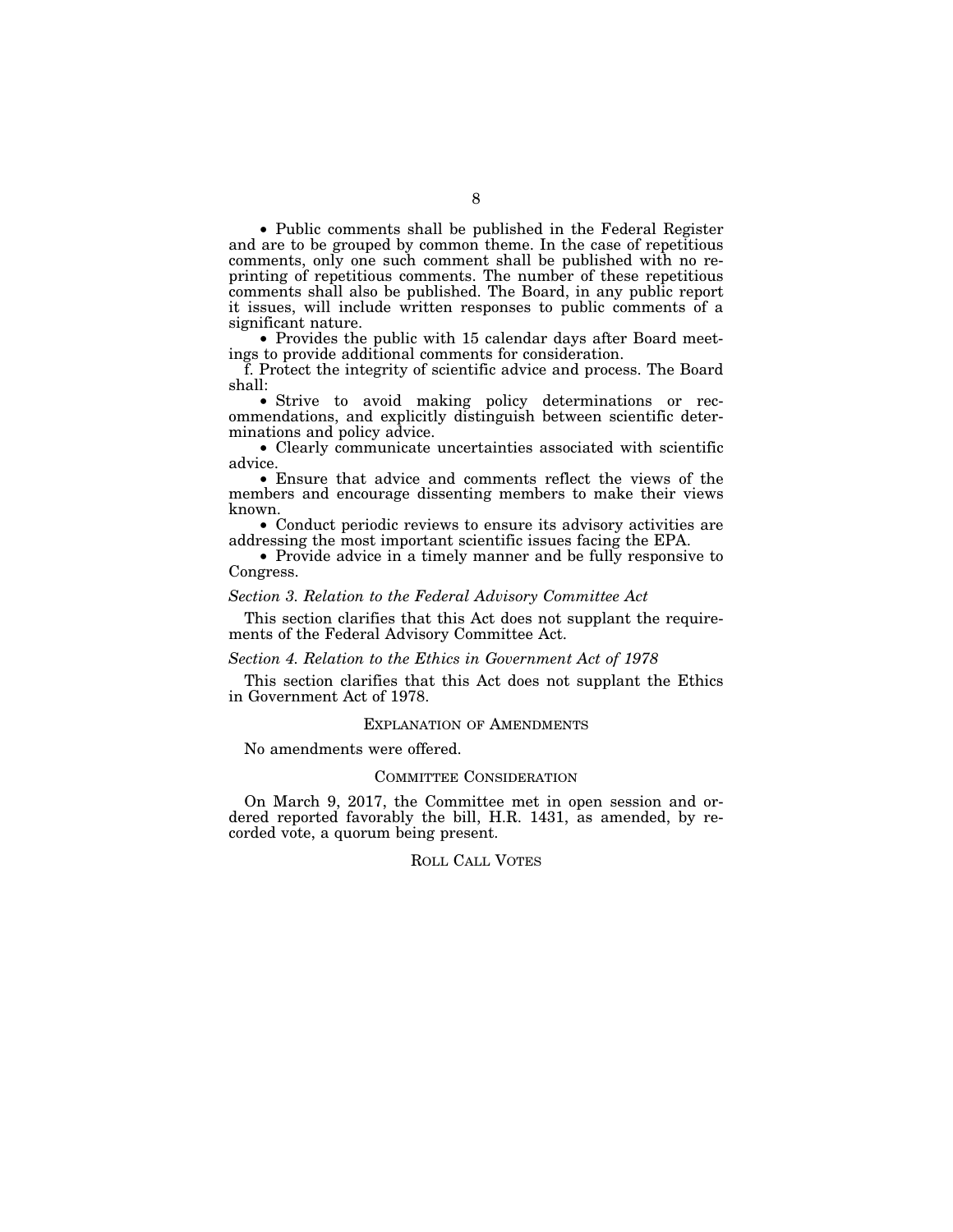Bill: H.R. 1431

**Final Passage** 

| <b>MEMBER</b>                                   | <b>AYE</b>              | NO.                     | PRESENT | <b>NOT VOTING</b> |
|-------------------------------------------------|-------------------------|-------------------------|---------|-------------------|
| $\mathbf{1}$<br>Mr. SMITH, Chair - TX           | x                       |                         |         |                   |
| Mr. LUCAS - OK **<br>2                          | $\overline{\textbf{x}}$ |                         |         |                   |
| $\overline{\mathbf{3}}$<br>Mr. ROHRABACHER - CA |                         |                         |         |                   |
| Mr. BROOKS-AL<br>4                              | x                       |                         |         |                   |
| Mr. HULTGREN - IL<br>5                          | $\overline{\mathbf{x}}$ |                         |         |                   |
| Mr. $POSEY - FL$<br>6                           | $\overline{\mathbf{x}}$ |                         |         |                   |
| Mr. MASSIE - $KY$<br>7                          | x                       |                         |         |                   |
| Mr. BRIDENSTINE - OK<br>8                       |                         |                         |         |                   |
| Mr. WEBER - $TX$<br>9                           | x                       |                         |         |                   |
| 10 Mr. KNIGHT - CA                              | X                       |                         |         |                   |
| Mr. BABIN - $TX$<br>11                          | $\overline{\mathbf{x}}$ |                         |         |                   |
| 12 Mrs. COMSTOCK - VA                           | X                       |                         |         |                   |
| 13 Mr. PALMER-AL                                |                         |                         |         |                   |
| 14 Mr. LOUDERMILK - GA                          | x                       |                         |         |                   |
| 15 Mr. ABRAHAM - LA                             | $\overline{\mathbf{x}}$ |                         |         |                   |
| 16 Mr. LAHOOD - /L                              | x                       |                         |         |                   |
| 17 Mr. WEBSTER-FL                               | $\overline{\mathbf{x}}$ |                         |         |                   |
| 18 Mr. BANKS - $IN$                             | x                       |                         |         |                   |
| 19 Mr. BIGGS - $AZ$                             | $\overline{\mathbf{x}}$ |                         |         |                   |
| 20 Mr. MARSHALL $-KS$                           | $\overline{\mathbf{x}}$ |                         |         |                   |
| Mr. DUNN $-FL$<br>21                            | x                       |                         |         |                   |
| 22 Mr. HIGGINS - LA                             | x                       |                         |         |                   |
|                                                 |                         |                         |         |                   |
| Ms. JOHNSON, Ranking - TX<br>1                  |                         | x                       |         |                   |
| $\overline{\mathbf{2}}$<br>Ms. LOFGREN-CA       |                         | $\overline{\mathbf{x}}$ |         |                   |
| Mr. LIPINSKI - $IL$<br>3                        |                         | x                       |         |                   |
| Ms. BONAMICI-OR<br>4                            |                         | $\overline{\mathbf{x}}$ |         |                   |
| 5<br>Mr. BERA - CA                              |                         | x                       |         |                   |
| Ms. $ESTY - CT$<br>6                            |                         | X                       |         |                   |
| Mr. VEASEY - $TX$<br>7                          |                         | X                       |         |                   |
| Mr. BEYER - VA<br>8                             |                         | x                       |         |                   |
| Ms. ROSEN - NV<br>9                             |                         | x                       |         |                   |
| 10 Mr. MCNERNEY - CA                            |                         |                         |         |                   |
| Mr. PERLMUTTER - CO<br>11                       |                         | x                       |         |                   |
| 12 Mr. TONKO - NY                               |                         |                         |         |                   |
| 13 Mr. FOSTER - $IL$                            |                         | x                       |         |                   |
| 14 Mr. TAKANO - CA                              |                         | $\overline{\mathbf{x}}$ |         |                   |
| 15 Ms. HANABUSA - HI                            |                         | x                       |         |                   |
| 16 Mr. CRIST - $FL$                             |                         | x                       |         |                   |
| 17 VACANT                                       |                         |                         |         |                   |
| <b>TOTALS</b>                                   | 19                      | 14                      |         |                   |

\*\* Vice Chair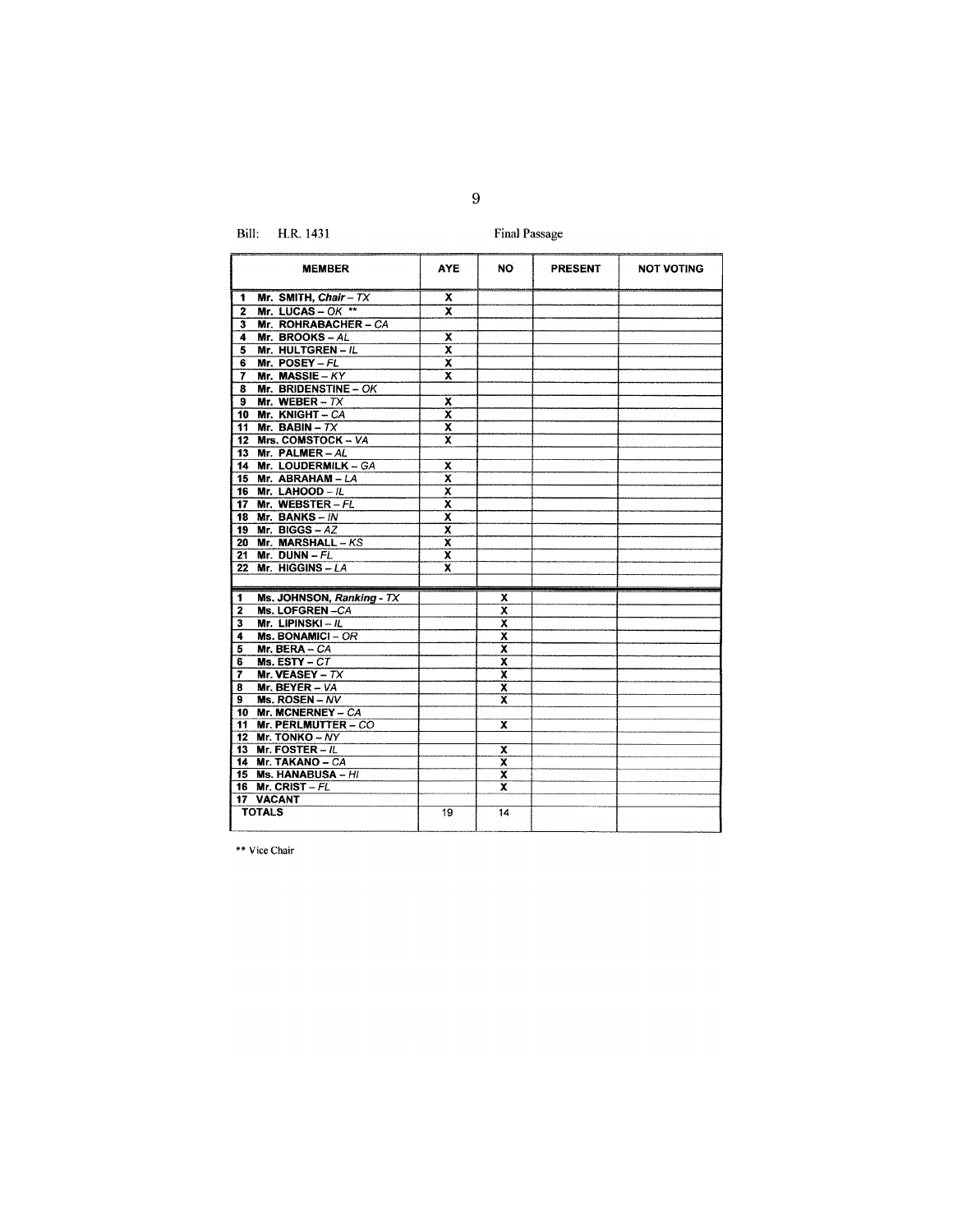# APPLICATION OF LAW TO THE LEGISLATIVE BRANCH

Section 102(b)(3) of Public Law 104–1 requires a description of the application of this bill to the legislative branch where the bill relates to the terms and conditions of employment or access to public services and accommodations. This bill provides for Science Advisory Board independence, member qualifications and public participation. As such this bill does not relate to employment or access to public services and accommodations.

# STATEMENT OF OVERSIGHT FINDINGS AND RECOMMENDATIONS OF THE COMMITTEE

In compliance with clause  $3(c)(1)$  of rule XIII and clause  $(2)(b)(1)$ of rule X of the Rules of the House of Representatives, the Committee's oversight findings and recommendations are reflected in the descriptive portions of this report.

# STATEMENT OF GENERAL PERFORMANCE GOALS AND OBJECTIVES

H.R. 1431 will restore balance and independence to the scientific advisory process at EPA.

# DUPLICATION OF FEDERAL PROGRAMS

No provision of H.R. 1431 establishes or reauthorizes a program of the Federal Government known to be duplicative of another Federal program, a program that was included in any report from the Government Accountability Office to Congress pursuant to section 21 of Public Law 111–139, or a program related to a program identified in the most recent Catalog of Federal Domestic Assistance.

# DISCLOSURE OF DIRECTED RULE MAKINGS

No provision of H.R. 1431 directs an agency (or other entity) to promulgate a rule or regulation.

# FEDERAL ADVISORY COMMITTEE ACT

The Committee finds that the legislation does not establish or authorize the establishment of an advisory committee within the definition of 5 U.S.C. App., Section 5(b).

#### UNFUNDED MANDATE STATEMENT

Section 423 of the Congressional Budget and Impoundment Control Act (as amended by Section 101(a)(2) of the Unfunded Mandate Reform Act, P.L. 104–4) requires a statement as to whether the provisions of the reported bill include unfunded mandates. In compliance with this requirement, the Committee has received a letter from the Congressional Budget Office included herein.

#### EARMARK IDENTIFICATION

H.R. 1431 does not include any congressional earmarks, limited tax benefits, or limited tariff benefits as defined in clause 9 of rule XXI.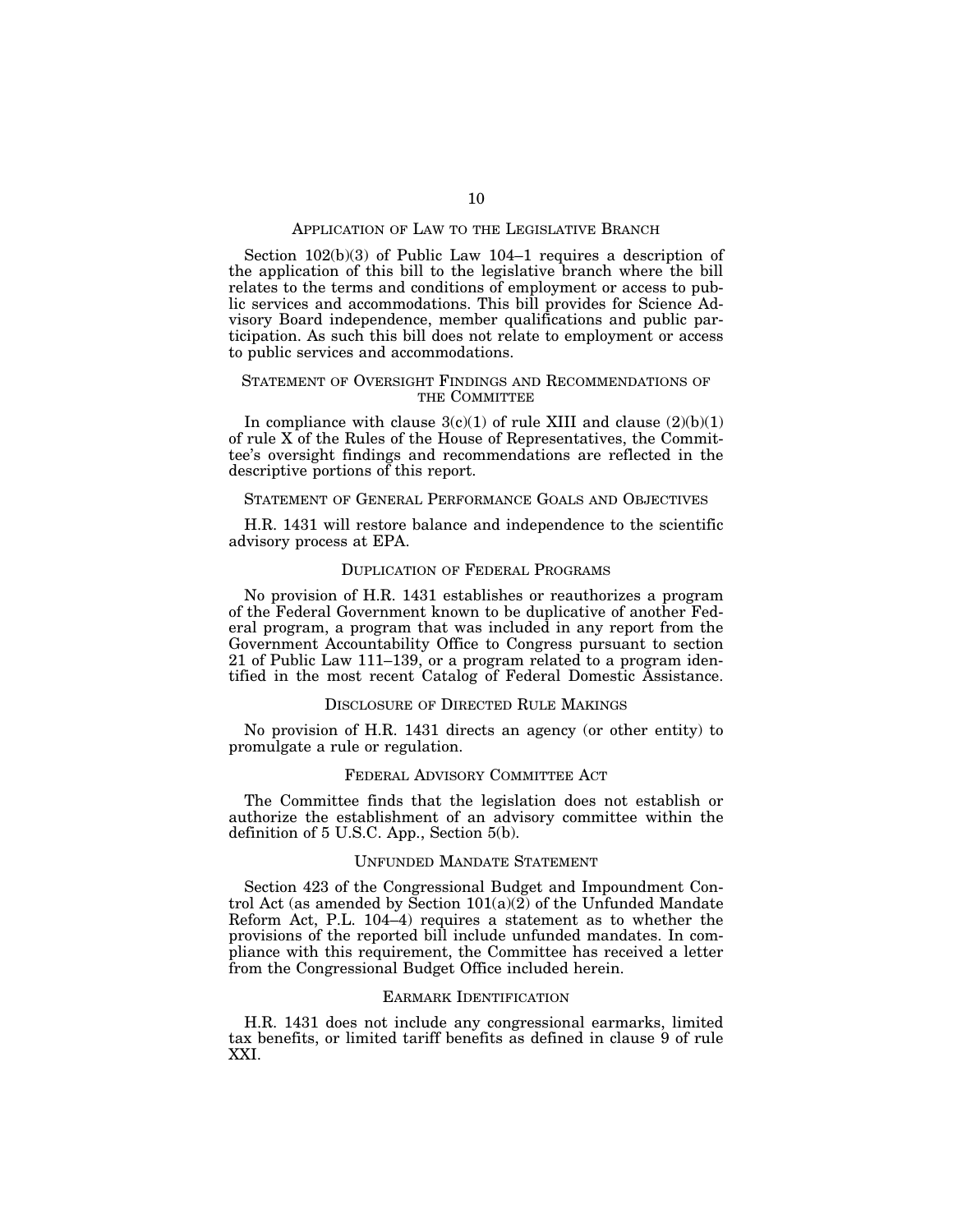# COMMITTEE ESTIMATE

Clause  $3(d)(2)$  of rule XIII of the Rules of the House of Representatives requires an estimate and a comparison by the Committee of the costs that would be incurred in carrying out H.R. 1431. However, clause  $3(d)(3)(B)$  of that rule provides that this requirement does not apply when the Committee has included in its report a timely submitted cost estimate of the bill prepared by the Director of the Congressional Budget Office under section 402 of the Congressional Budget Act.

# BUDGET AUTHORITY AND CONGRESSIONAL BUDGET OFFICE COST ESTIMATE

With respect to the requirements of clause  $3(c)(2)$  of rule XIII of the Rules of the House of Representatives and section 308(a) of the Congressional Budget Act of 1974 and with respect to requirements of clause  $(3)(c)(3)$  of rule XIII of the Rules of the House of Representatives and section 402 of the Congressional Budget Act of 1974, the Committee has received the following cost estimate for H.R. 1431 from the Director of the Congressional Budget Office:

> U.S. CONGRESS, CONGRESSIONAL BUDGET OFFICE, *Washington, DC, March 27, 2017.*

Hon. LAMAR SMITH, *Chairman, Committee on Science, Space, and Technology, House of Representatives, Washington, DC.* 

DEAR MR. CHAIRMAN: The Congressional Budget Office has prepared the enclosed cost estimate for H.R. 1431, the EPA Science Advisory Board Reform Act of 2017.

If you wish further details on this estimate, we will be pleased to provide them. The CBO staff contact is Jon Sperl.

Sincerely,

KEITH HALL.

#### Enclosure.

# *H.R. 143—EPA Science Advisory Board Reform Act of 2017*

H.R. 1431 would require the Environmental Protection Agency (EPA) to make various changes related to the qualifications of members serving on the Science Advisory Board (SAB) and to expand disclosure requirements for members of the board. The SAB was established in 1978 by the Congress with a broad mandate to advise the EPA on technical matters related to science. About \$4 million was allocated for SAB activities in 2016. Some of the bill's proposed changes include requiring the EPA to solicit nominations from the public and from relevant federal agencies, such as the Departments of Agriculture, Defense, Energy, and Health and Human Services. Nominees would be required to file a written report disclosing certain financial relationships and interests. Additionally, the bill would require the EPA to make risk or hazard assessments available to the SAB and to publish the board's advice, comments, and views in the Federal Register.

Based on the cost of similar types of activities, CBO estimates that implementing the bill would cost less than  $$500,000$  annually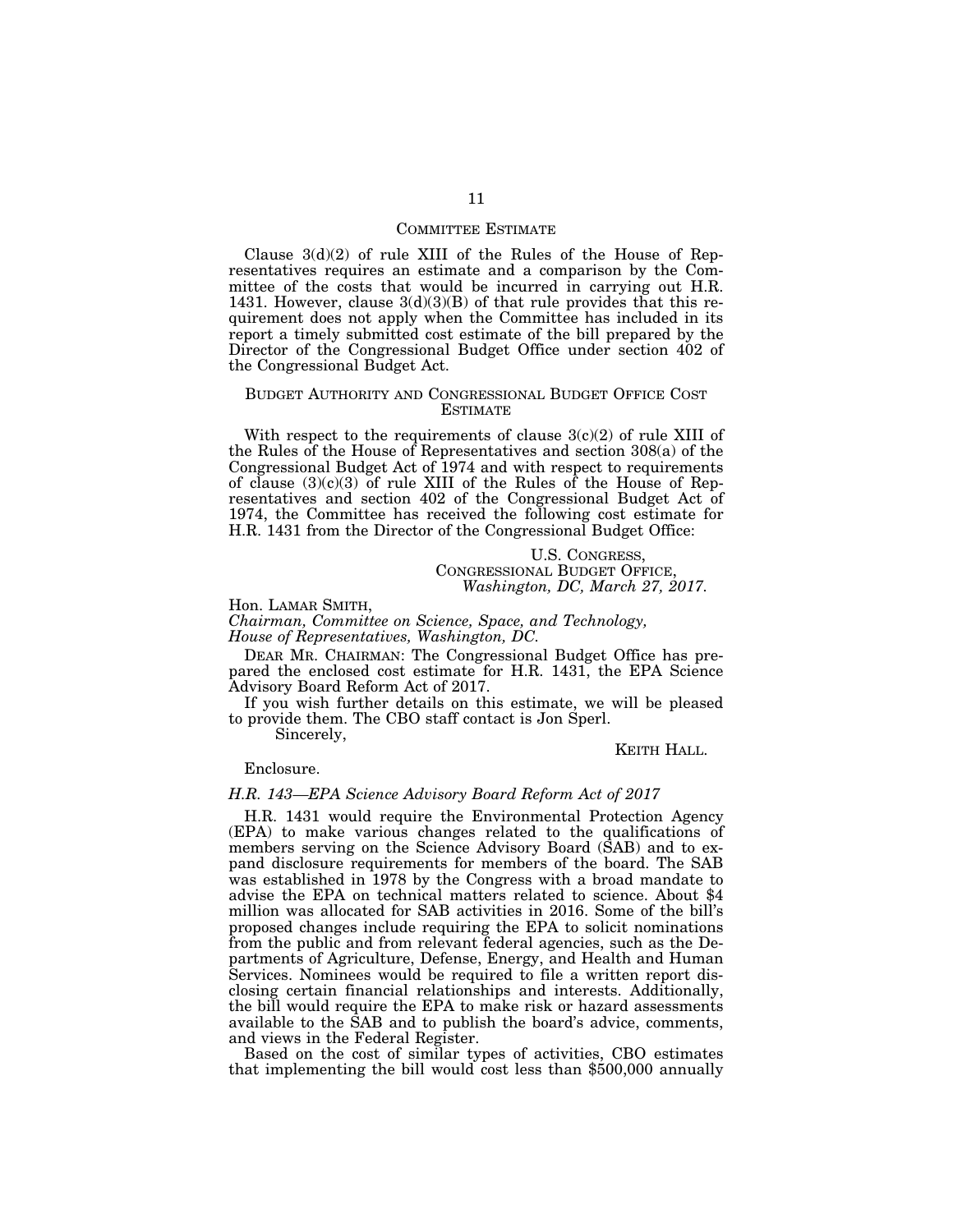for personnel and administrative expenses. Such spending would be subject to the availability of appropriated funds.

Enacting H.R. 1431 would not affect direct spending or revenues; therefore, pay-as-you-go procedures do not apply. CBO estimates that enacting the legislation would not increase net direct spending or on-budget deficits in any of the four consecutive 10-year periods beginning in 2028.

H.R. 1431 contains no intergovernmental or private-sector mandates as defined in the Unfunded Mandates Reform Act and would not affect the budgets of state, local, or tribal governments.

The CBO staff contact for this estimate is Jon Sperl. The estimate was approved by H. Samuel Papenfuss, Deputy Assistant Director for Budget Analysis.

# CHANGES IN EXISTING LAW MADE BY THE BILL, AS REPORTED

In compliance with clause 3(e) of rule XIII of the Rules of the House of Representatives, changes in existing law made by the bill, as reported, are shown as follows (existing law proposed to be omitted is enclosed in black brackets, new matter is printed in italic, and existing law in which no change is proposed is shown in roman):

# **ENVIRONMENTAL RESEARCH, DEVELOPMENT, AND DEMONSTRATION AUTHORIZATION ACT OF 1978**

\* \* \* \* \* \* \* SEC. 8. (a) The Administrator of the Environmental Protection Agency shall establish a Science Advisory Board which shall *independently* provide such scientific advice as may be requested by the Administrator, the Committee on Environment and Public Works of the United States Senate, or the Committee on Science, Space, and Technology, on Energy and Commerce, or on Public Works and Transportation of the House of Representatives.

ø(b) Such Board shall be composed of at least nine members, one of whom shall be designated Chairman, and shall meet at such times and places as may be designated by the Chairman of the Board in consultation with the Administrator. Each member of the Board shall be qualified by education, training, and experience to evaluate scientific and technical information on matters referred to the Board under this section.]

*(b)(1) The Board shall be composed of at least nine members, one of whom shall be designated Chairman, and shall meet at such times and places as may be designated by the Chairman.* 

*(2) Each member of the Board shall be qualified by education, training, and experience to evaluate scientific and technical information on matters referred to the Board under this section. The Administrator shall ensure that—* 

*(A) the scientific and technical points of view represented on and the functions to be performed by the Board are fairly balanced among the members of the Board;* 

*(B) at least ten percent of the membership of the Board are from State, local, or tribal governments;* 

*(C) persons with substantial and relevant expertise are not excluded from the Board due to affiliation with or representation of entities that may have a potential interest in the Board's ad-*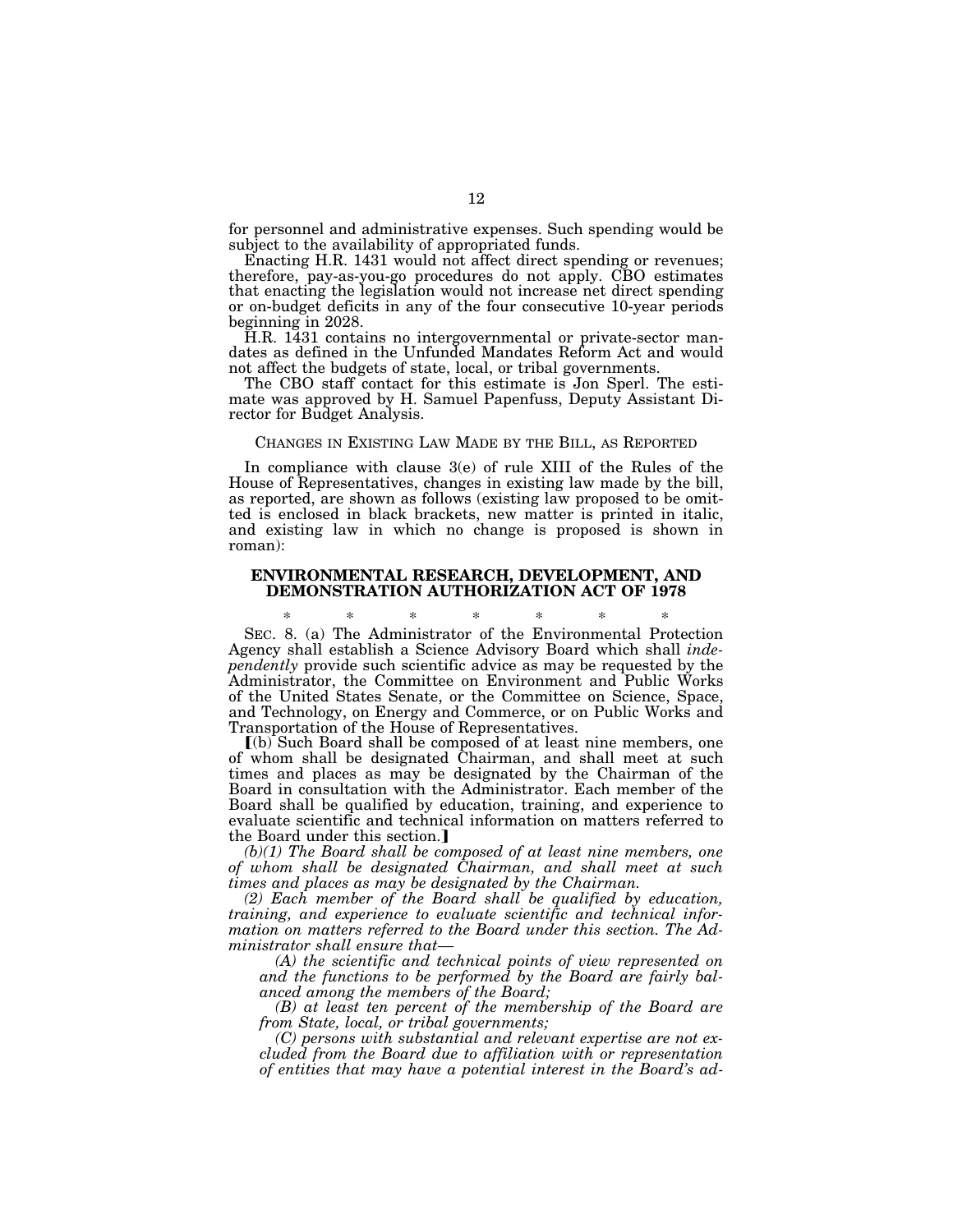*visory activities, so long as that interest is fully disclosed to the Administrator and the public and appointment to the Board complies with section 208 of title 18, United States Code;* 

*(D) in the case of a Board advisory activity on a particular*  matter involving, or for which the Board has evidence that it *may involve, a specific party, no Board member having an interest in the specific party shall participate in that activity;* 

*(E) Board members may not participate in advisory activities that directly or indirectly involve review or evaluation of their own work, unless fully disclosed to the public and the work has been externally peer-reviewed;* 

*(F) Board members shall be designated as special Government employees;* 

*(G) no registered lobbyist is appointed to the Board; and* 

*(H) a Board member shall have no current grants or contracts from the Environmental Protection Agency and shall not*  apply for a grant or contract for 3 years following the end of *that member's service on the Board.* 

*(3) The Administrator shall—* 

*(A) solicit public nominations for the Board by publishing a notification in the Federal Register;* 

*(B) solicit nominations from relevant Federal agencies, including the Departments of Agriculture, Defense, Energy, the Interior, and Health and Human Services;* 

*(C) solicit nominations from—* 

*(i) institutions of higher education (as defined in section 101(a) of the Higher Education Act of 1965 (20 U.S.C. 1001(a))); and* 

*(ii) scientific and research institutions based in work relevant to that of the Board;* 

*(D) make public the list of nominees, including the identity of the entities that nominated each, and shall accept public comment on the nominees;* 

*(E) require that, upon their provisional nomination, nominees shall file a written report disclosing financial relationships and interests, including Environmental Protection Agency grants, contracts, cooperative agreements, or other financial assistance, that are relevant to the Board's advisory activities for the threeyear period prior to the date of their nomination, and relevant professional activities and public statements for the five-year period prior to the date of their nomination; and* 

*(F) make such reports public, with the exception of specific dollar amounts, for each member of the Board upon such member's selection.* 

*(4) Disclosure of relevant professional activities under paragraph (3)(E) shall include all representational work, expert testimony, and contract work as well as identifying the party for which the work was done.* 

*(5) Except when specifically prohibited by law, the Agency shall*  make all conflict of interest waivers granted to members of the *Board, member committees, or investigative panels publicly available.* 

*(6) Any recusal agreement made by a member of the Board, a member committee, or an investigative panel, or any recusal known*  to the Agency that occurs during the course of a meeting or other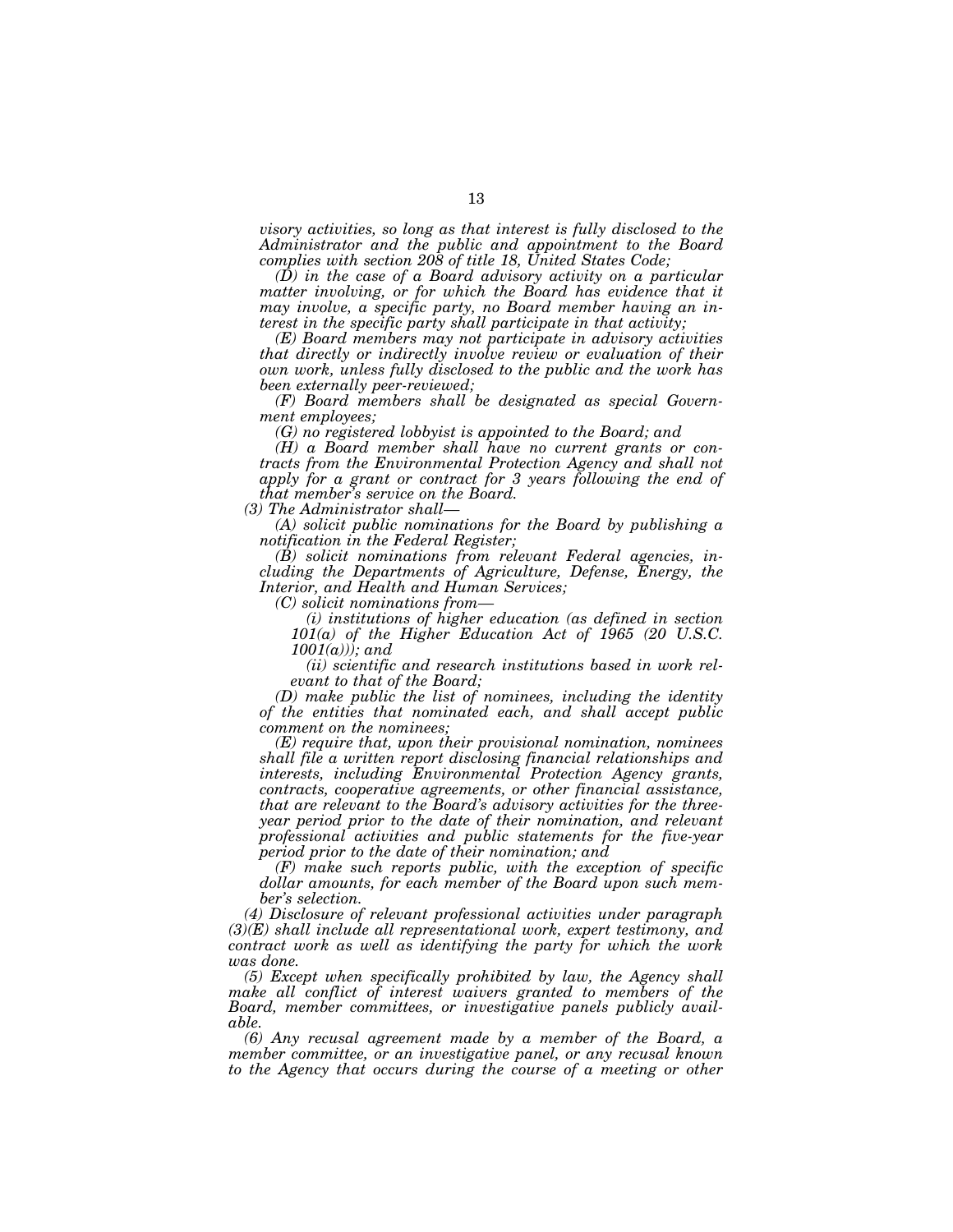*work of the Board, member committee, or investigative panel shall promptly be made public by the Administrator.* 

*(7) The terms of the members of the Board shall be three years and shall be staggered so that the terms of no more than one-third of the total membership of the Board shall expire within a single fiscal year. No member shall serve more than two terms over a tenyear period.* 

(c)(1) The Administrator, at the time any proposed *or draft risk or hazard assessment,* criteria document, standard, limitation, or regulation under the Clean Air Act, the Federal Water Pollution Control Act, the Resource, Conservation and Recovery Act of 1976, the Noise Control Act, the Toxic Substances Control Act, or the Safe Drinking Water Act, or under any other authority of the Administrator, is provided to any other Federal agency for [formal] review and comment, shall make available to the Board such proposed *or draft risk or hazard assessment,* criteria document, standard, limitation, or regulation, together with relevant scientific and technical information in the possession of the Environmental Protection Agency on which the proposed action is based.

(2) The Board may make available to the Administrator, within the time specified by the Administrator, its advice and comments on the adequacy of the scientific and technical basis of the proposed *or draft risk or hazard assessment,* criteria document, standard, limitation, or regulation, together with any pertinent information in the Board's possession. *The Board's advice and comments, including dissenting views of Board members, and the response of the Administrator shall be included in the record with respect to any proposed risk or hazard assessment, criteria document, standard, limitation, or regulation and published in the Federal Register.* 

(d) In preparing such advice and comments, the Board shall avail itself of the technical and scientific capabilities of any Federal agency, including the Environmental Protection Agency and any national environmental laboratories.

(e) COMMITTEES.—<br>(1) MEMBER COMMITTEES.–

 $(A)$  In GENERAL.—The Board is authorized to establish such member committees and investigative panels as the Administrator and the Board determine to be necessary to carry out this section. *These member committees and investigative panels—* 

*(i) shall be constituted and operate in accordance with the provisions set forth in paragraphs (2) and (3) of subsection (b), in subsection (h), and in subsection (i);* 

*(ii) do not have authority to make decisions on behalf of the Board; and* 

*(iii) may not report directly to the Environmental Protection Agency.* 

(B) CHAIRMANSHIP.—Each member committee or investigative panel established under this subsection shall be chaired by a member of the Board.

(2) AGRICULTURE-RELATED COMMITTEES.— (A) IN GENERAL.—The Administrator and the Board—

(i) shall establish a standing agriculture-related committee; and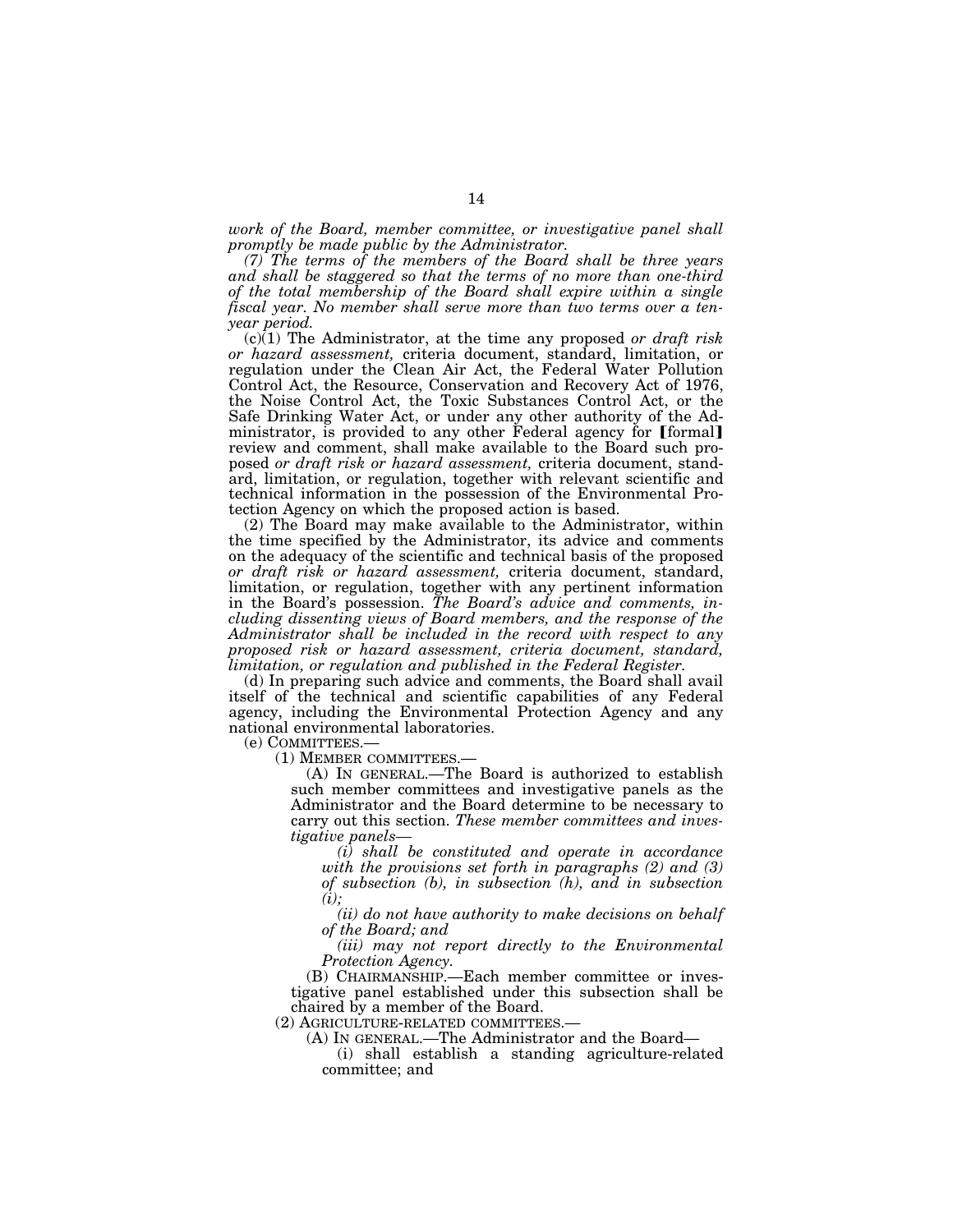(ii) may establish such additional agriculture-related committees and investigative panels as the Administrator and the Board determines to be necessary to carry out the duties under subparagraph (C).

(B) MEMBERSHIP.—The standing committee and each agriculture-related committee or investigative panel established under subparagraph (A) shall be—

(i) composed of—

(I) such quantity of members as the Administrator and the Board determines to be necessary; and

(II) individuals who are not members of the Board on the date of appointment to the committee or investigative panel; and

(ii) appointed by the Administrator and the Board, in consultation with the Secretary of Agriculture.

(C) DUTIES.—The agriculture-related standing committee and each additional committee and investigative panel established under subparagraph (A) shall provide scientific and technical advice to the Board relating to matters referred to the Board that the Administrator and the Board determines, in consultation with the Secretary of Agriculture, to have a significant direct impact on enterprises that are engaged in the business of the production of food and fiber, ranching and raising livestock, aquaculture, and all other farming- and agriculture-related industries.

(f)(1) Upon the recommendation of the Board, the Administrator shall appoint a secretary, and such other employees as deemed necessary to exercise and fulfill the Board's powers and responsibilities. The compensation of all employees appointed under this paragraph shall be fixed in accordance with chapter 51 and subchapter III of chapter 53 of title 5 of the United States Code.

(2) Members of the Board may be compensated at a rate to be fixed by the President but not in excess of the maximum rate of pay for grade GS–18, as provided in the General Schedule under section 5332 of title 5 of the United States Code.

(g) In carrying out the functions assigned by this section, the Board shall consult and coordinate its activities with the Scientific Advisory Panel established by the Administrator pursuant to section 25(d) of the Federal Insecticide, Fungicide, and Rodenticide Act, as amended.

ø(h) PUBLIC PARTICIPATION AND TRANSPARENCY.—The Board shall make every effort, consistent with applicable law, including section 552 of title 5, United States Code (commonly known as the "Freedom of Information Act") and section 552a of title 5, United States Code (commonly known as the "Privacy Act"), to maximize public participation and transparency, including making the scientific and technical advice of the Board and any committees or investigative panels of the Board publically available in electronic form on the website of the Environmental Protection Agency.

ø(i) REPORT TO CONGRESS.—The Administrator shall annually report to the Committees on Environment and Public Works and Agriculture of the Senate and the Committees on Transportation and Infrastructure, Energy and Commerce, and Agriculture of the House of Representatives regarding the membership and activities